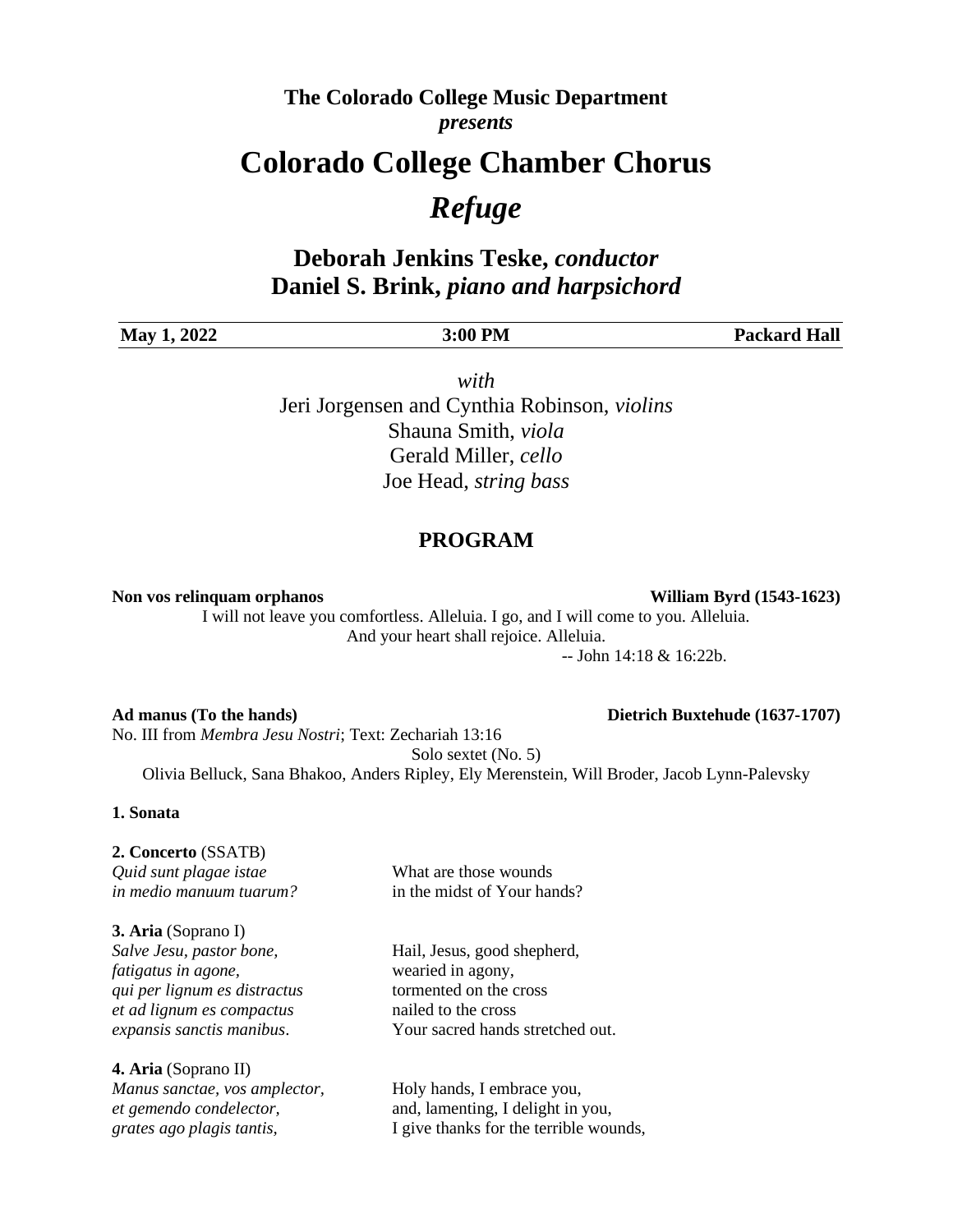| the hard nails, the holy drops,<br>shedding tears with kisses. |
|----------------------------------------------------------------|
|                                                                |
| Washed in Your blood                                           |
| I wholly entrust myself to You;                                |
| may these holy hands of Yours                                  |
| defend me, Jesus Christ,                                       |
| in the final dangers,                                          |
|                                                                |

**6. Concerto** (da capo: *Quid sunt plagae istae*)

#### **To the hands (from** *Seven Responses)* **Caroline Shaw (b. 1982)**

*See program note on next page*

**I. Prelude** *[no text]*

#### **II.** *in medio* **/ in the midst**

[text from Buxtehude's *Ad manus* — Zechariah 13:6 — adapted by Caroline Shaw, with the addition of *in medio manuum nostrarum* ("in the midst of <u>our</u> hands")] *For text and translation, see above, Buxtehude No 2 - Concerto.*

#### **III. Her beacon-hand beckons**

[text by Caroline Shaw, responding to the 1883 sonnet "The New Colossus" by Emma Lazarus, which was mounted on the pedestal of the Statue of Liberty in 1903]

| Her beacon-hand beckons:             | your tired fighters fleeing flying |
|--------------------------------------|------------------------------------|
| give                                 | from the                           |
| give to me                           | from the                           |
| those yearning to breathe free       | from                               |
| tempest-tossed they cannot see       | let them                           |
| what lies beyond the olive tree      | i will be your refuge              |
| whose branch was lost amid the pleas | i will be your refuge              |
| for mercy, mercy                     | <i>i</i> will be                   |
| give                                 | <i>i</i> will be                   |
| give to me                           | we will be                         |
|                                      | we will                            |

#### **IV. ever ever ever**

[text by Caroline Shaw — the final line, *in caverna*, is from Buxtehude's *Ad latus —* the line from the Song of Songs, *in foraminibus petrae, in caverna maceriae*, or "in the clefts of the rock, in the hollow of the cliff"]

| ever ever ever                       | in the crevices                   |
|--------------------------------------|-----------------------------------|
| in the window sills or               | the never-ending efforts of       |
| the beveled edges                    | the grandmother's tendons tending |
| of the aging wooden frames that hold | to her bread and empty chairs     |
| old photographs                      | left for Elijah                   |
| hands folded                         | where are they now                |
| folded                               |                                   |
| gently in her lap                    | <i>in caverna</i>                 |
| ever ever                            | in caverna                        |
|                                      |                                   |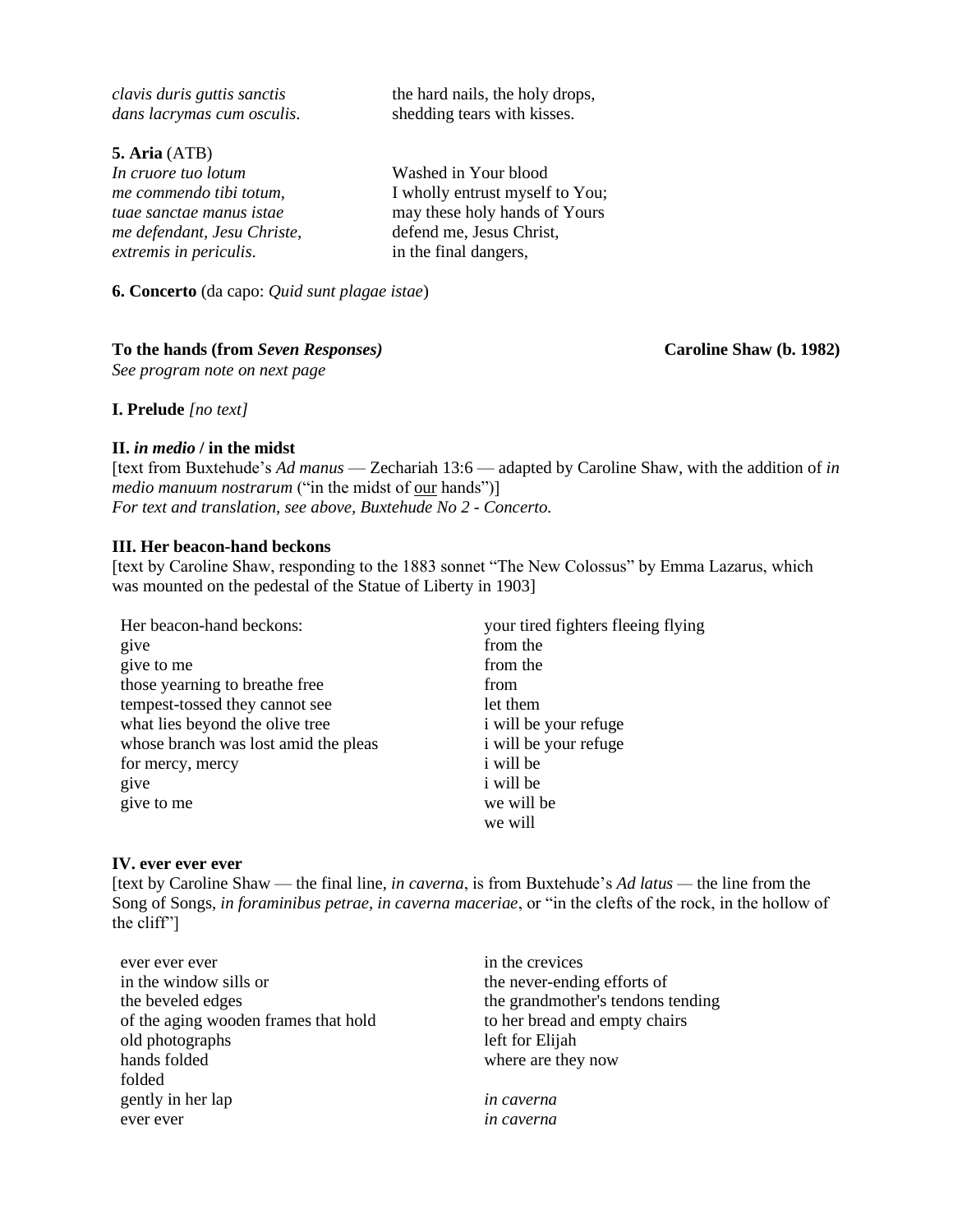#### **V. Litany of the Displaced**

The choir speaks global figures of internal displacement, sourced from the Internal Displacement Monitoring Centre (*www.internal-displacement.org/global-figures — accessed 01/03/2016*). The numbers spoken are the numbers of internally displaced persons by country, in ascending order. These are people who have been displaced within their own country due to armed conflict, situations of generalized violence or violations of human rights.

#### **VI. i will hold you**

[text by Caroline Shaw — The final line is a reprise from the Zechariah text.] i would hold you i would hold you ever ever will i hold you ever ever will i enfold you

*in medio manuum tuarum*

#### **The Peace of Wild Things Jake Runestad (b. 1986)**

Poem by Wendell Berry, published in *New Collected Poems* (2012)

When despair for the world grows in me and I wake in the night at the least sound in fear of what my life and my children's lives may be, I go and lie down where the wood drake rests in his beauty on the water, and the great heron feeds. I come into the peace of wild things who do not tax their lives with forethought of grief. I come into the presence of still water. And I feel above me the day-blind stars waiting with their light. For a time I rest in the grace of the world and am free.

**Blackbird/I Will John Lennon/Paul McCartney arr. Jonathan Rathbone**

❖❖❖

#### **Caroline Shaw:** *To the Hands*

Program Note by the composer. Premiered June 24, 2016, Philadelphia

The Philadelphia-based choir The Crossing commissioned *To the Hands* as a response to *Ad manus* from Dieterich Buxtehude's 17th century masterpiece, *Membra Jesu Nostri (1680.)* It is a part of the Seven Responses project and was performed by members of The Crossing, the International Contemporary Ensemble (ICE), and the early music ensemble Quicksilver, alongside the complete Buxtehude and new works by six other composers.

*To the Hands* begins inside the 17th century sound of Buxtehude. It expands and colors and breaks this language, as the piece's core considerations, of the suffering of those around the world seeking refuge, and of our role and responsibility in these global and local crises, gradually come into focus.